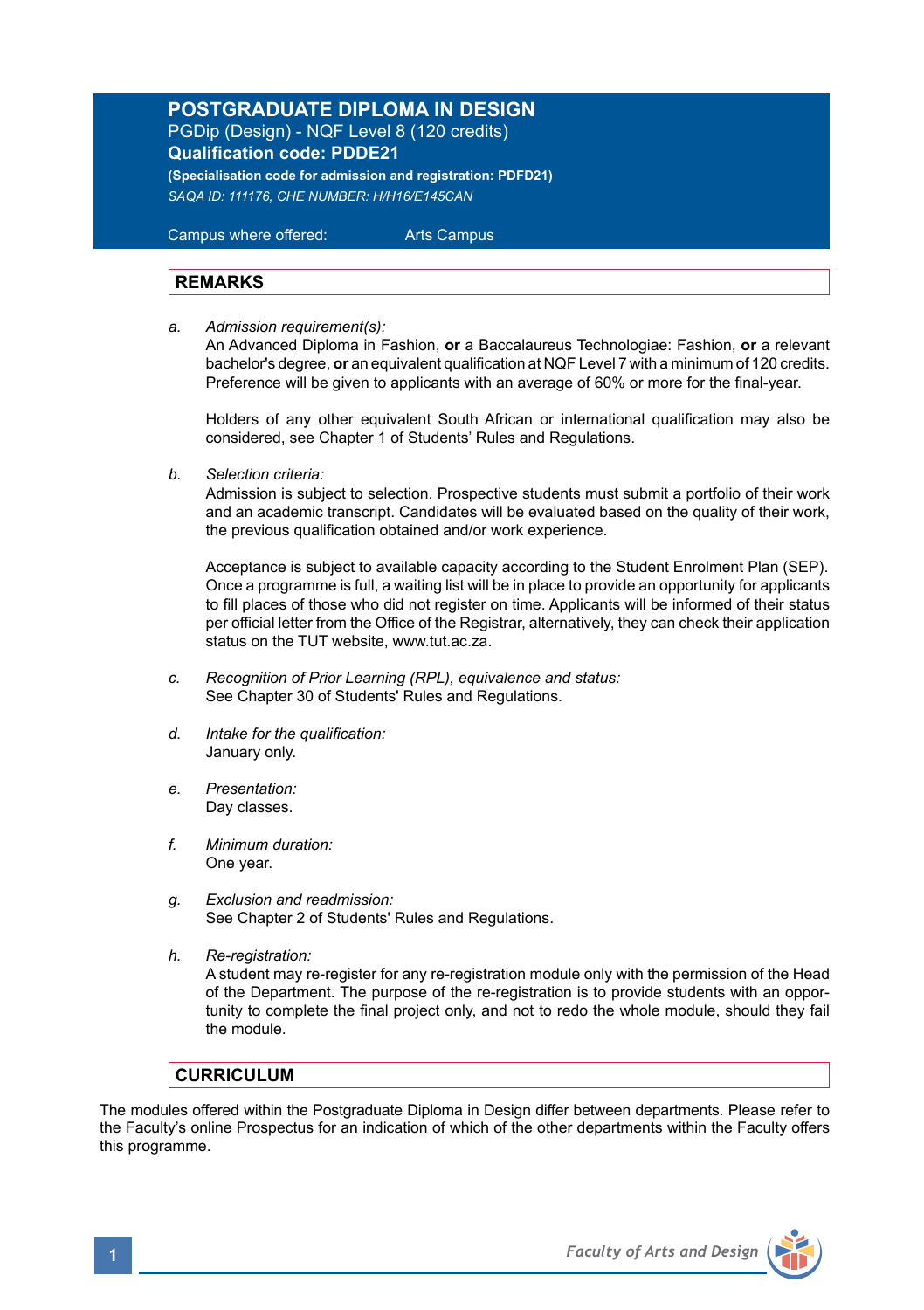### **ATTENDANCE**

| <b>MODULE</b>                                                                                                                                | <b>NOF-L</b> | <b>CREDIT</b> |
|----------------------------------------------------------------------------------------------------------------------------------------------|--------------|---------------|
| Design Project<br>Design Project (re-registration)<br>(first-semester module, see                                                            | (8)<br>(8)   | (20)<br>(0)   |
| Research Methods in Design II                                                                                                                | (8)          | (20)          |
| <b>Fashion Design Practice</b>                                                                                                               | (8)          | (30)          |
| <b>Fashion Design Practice</b><br>(re-registration) (first-semester<br>module, see paragraph h)                                              | (8)          | (0)           |
| Fashion Design Technology                                                                                                                    | (8)          | (30)          |
| Fashion Design Technology<br>(re-registration) (first-semester<br>module, see paragraph h)                                                   | (8)          | (0)           |
| <b>Transdisciplinary Design Studies</b><br>Transdisciplinary Design Studies<br>(re-registration) (first-semester<br>module, see paragraph h) | (8)<br>(8)   | (20)<br>(0)   |
|                                                                                                                                              | paragraph h) |               |

TOTAL CREDITS FOR THE QUALIFICATION: **120**

## **MODULE INFORMATION (OVERVIEW OF SYLLABUS)**

The syllabus content is subject to change to accommodate industry changes. Please note that a more detailed syllabus is available at the department or in the study guide that is applicable to a particular module. At time of publication, the syllabus content was defined as follows:

## **D**

## **DESIGN PROJECT (DPJ108G, DPJ118R) PROJECT ASSESSMENT**

#### *(Module custodian: Department of Visual Communication)*

This module focuses on theoretical knowledge and understanding of multi-, interdisciplinary and/or transdisciplinary fields relating to the broad range of creative industries implied by the fields of Design. Underlying theories and principles support the practical application processes – focusing on the ability to create, operate and manage systematic complex or abstract creative design practice problems – within the relevant creative disciplines and industries. Advanced reflection of current thinking, practice and research in the area of specialisation can be integrated into the practical process drawing systematically on the body of knowledge and methods appropriate to the field of creative design practice. This module therefore focuses on providing discipline based theory-driven arguments for identifying, analysing and addressing practical problems for the purpose of improving creative practice from a theoretical perspective and ultimately producing evidencebased solutions. (Total notional time: 200 hours)

## **F**

#### **FASHION DESIGN PRACTICE (FAP108G, FAP118R) PROJECT ASSESSMENT** *(Module custodian: Department of Design Studies)*

This module relies on the embedded knowledge related to and including design theories and practical principles relevant to the multi-disciplinary field of Fashion and Apparel design practice. Evidence-based solutions and theory-driven arguments are continuously employed to visually conceptualise and develop a successful design outcome as a final product range, intended for a pre-selected market with the intention of selling and producing said range. Digital, manual and illustrative applications are employed as part of the design process and shows professional completion of the body of work through exhibition and presentation in the final portfolio. (Total notional time: 300 hours)